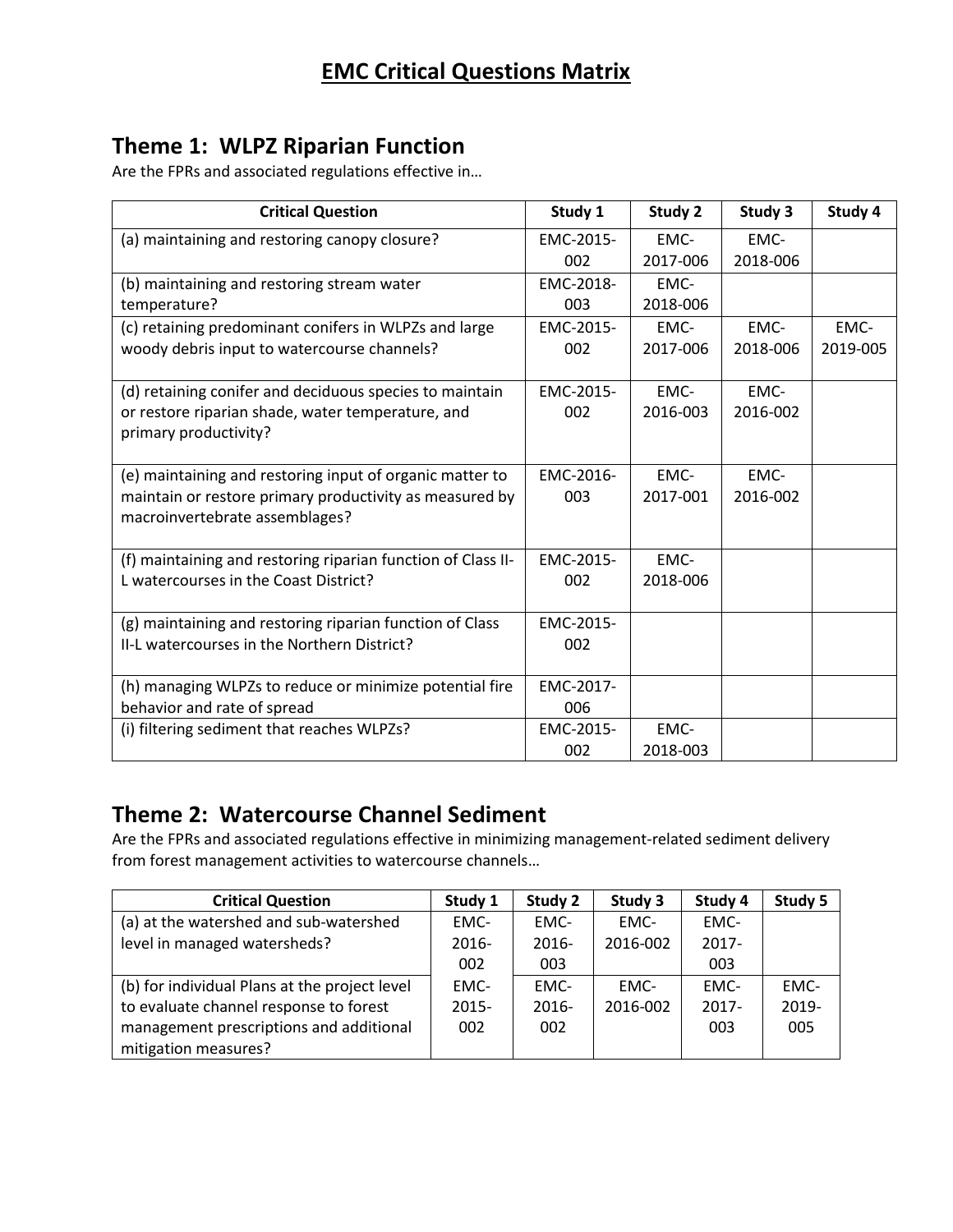# **Theme 3: Road and WLPZ Sediment**

Are the FPRs and associated regulations effective in …

| <b>Critical Question</b>                                             | Study 1  | Study 2  | Study 3  |
|----------------------------------------------------------------------|----------|----------|----------|
| (a) reducing or minimizing management-related generation of          | EMC-     | EMC-     | EMC-     |
| sediment and delivery to watercourse channels?                       | $2015 -$ | $2014 -$ | $2015 -$ |
|                                                                      | 002      | 004      | 004      |
| (b) reducing generation and sediment delivery to watercourse         | EMC-     | EMC-     | EMC-     |
| channels when timber operations implement the Road Rules 2013        | $2015 -$ | $2014 -$ | $2015 -$ |
| measures?                                                            | 002      | 004      | 004      |
|                                                                      |          |          |          |
| (c) reducing the effects of large storms on landslides as related to | EMC-     | EMC-     | EMC-     |
| roads, watercourse crossings and landings?                           | $2015 -$ | $2014 -$ | $2015 -$ |
|                                                                      | 002      | 004      | 004      |
| (d) maintaining or improving fish passage through watercourse        | EMC-     |          |          |
| crossing structures?                                                 | $2016 -$ |          |          |
|                                                                      | 003      |          |          |

## **Theme 4: Mass Wasting Sediment**

Are the FPRs and associated regulations effective in minimizing sediment delivery to maintain water quality from …

| <b>Critical Question</b>                                          | Study 1 | Study 2  | Study 3 |
|-------------------------------------------------------------------|---------|----------|---------|
| (a) existing chronic unstable geologic features?                  | EMC-    | EMC-     |         |
|                                                                   | 2016-   | 2019-    |         |
|                                                                   | 003     | 005      |         |
| (b) mass wasting during episodic rare events and/or large storms? | EMC-    | EMC-     | EMC-    |
|                                                                   | 2015-   | $2016 -$ | 2019-   |
|                                                                   | 002     | 003      | 005     |
| (c) mass wasting from high risk geologic features?                | EMC-    |          |         |
|                                                                   | 2016-   |          |         |
|                                                                   | 003     |          |         |

## **Theme 5: Fish Habitat**

Are FPRs and associated regulations effective in …

| <b>Critical Question</b>                                             | Study 1  | Study 2  | Study 3 |
|----------------------------------------------------------------------|----------|----------|---------|
| (a) describing and mapping the distribution of foraging, rearing and |          |          |         |
| spawning habitat for anadromous salmonids?                           |          |          |         |
| (b) maintaining and restoring the distribution of foraging, rearing  | EMC-     | EMC-     | EMC-    |
| and spawning habitat for anadromous salmonids?                       | $2016 -$ | $2015 -$ | 2019-   |
|                                                                      | 003      | 001      | 005     |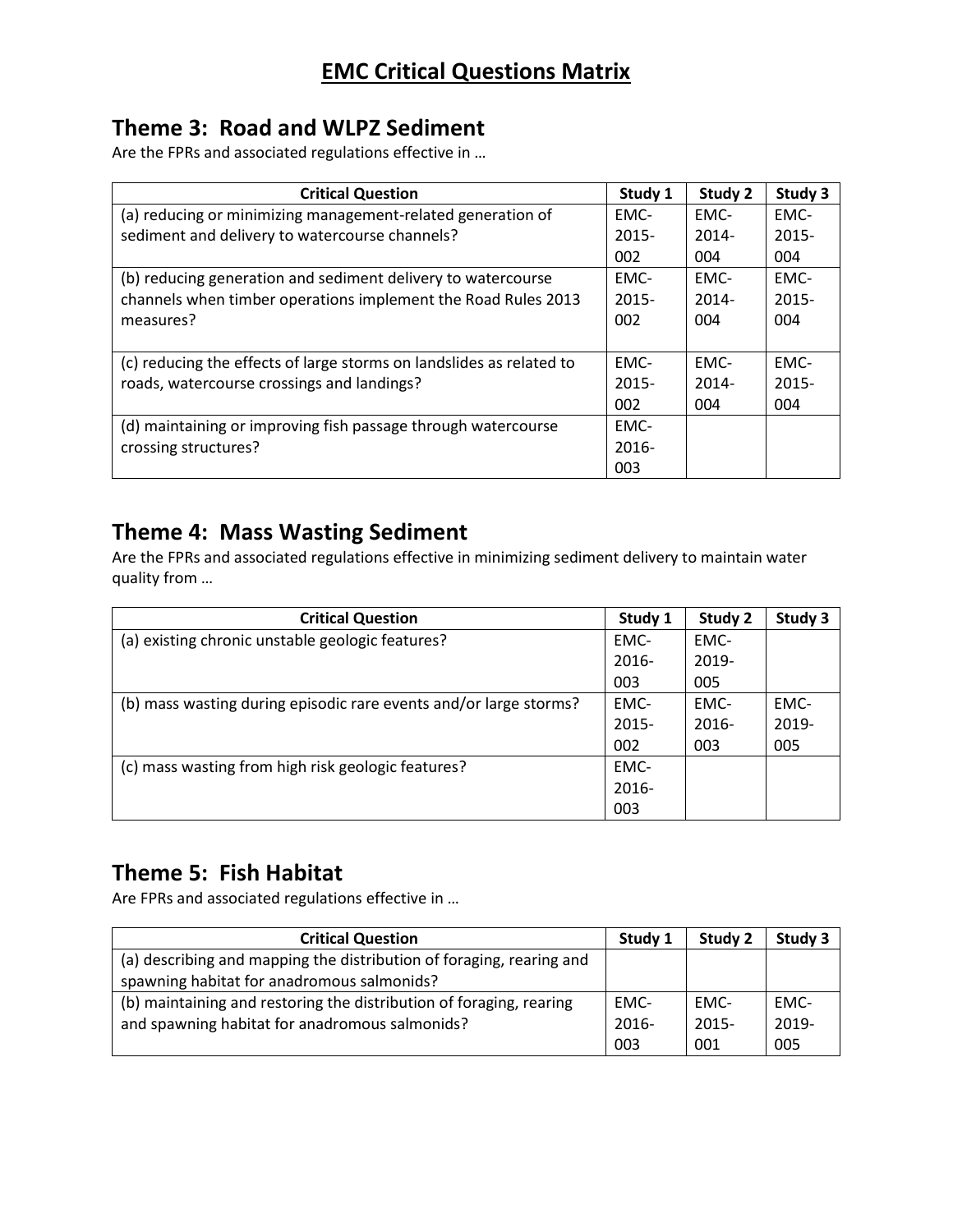## **Theme 6: Wildfire Hazard**

Are the FPRs and associated regulations effective in …

| <b>Critical Question</b>                                         | Study 1  | Study 2  | Study 3  |
|------------------------------------------------------------------|----------|----------|----------|
| (a) treating post-harvest slash and slash piles to modify fire   |          |          | EMC-     |
| behavior?                                                        |          |          | 2019-002 |
| (b) treating post-harvest slash and retaining wildlife habitat   | EMC-     | EMC-     | EMC-     |
| structures, including snags and large woody debris?              | 2017-007 | 2016-002 | 2019-002 |
| (c) managing fuel loads, vegetation patterns and fuel breaks for | EMC-     | EMC-     | EMC-     |
| fire hazard reduction?                                           | 2017-007 | 2017-008 | 2019-002 |

## **Theme 7: Wildlife Habitat: Species and Nest Sites**

Are the FPRs and associated regulations effective in protection of nest sites …

| <b>Critical Question</b>                                                                   | Study 1   | Study 2 |
|--------------------------------------------------------------------------------------------|-----------|---------|
| (a) following general protection measures in 14 CCR § 919.2 [939.2,                        | EMC-2018- |         |
| $959.2$ ](b)?                                                                              | 012       |         |
| (b) following species specific habitat and disturbance measures in 14 CCR $\S$   EMC-2018- |           |         |
| 919.3 [939.3, 959.3]?                                                                      | 012       |         |

Are the FPRs and associated regulations effective for the northern spotted owl in …

| <b>Critical Question</b>                                                              | Study 1 | Study 2 |
|---------------------------------------------------------------------------------------|---------|---------|
| (a) ensuring take avoidance following 14 CCR $\S$ 919.9 [939.9] and 14 CCR $\S$       |         |         |
| 919.10 [939.10]?                                                                      |         |         |
| (b) ensuring take avoidance following 14 CCR $\S$ 919.9 [939.9](g)?                   |         |         |
| (c) maintaining adequate amounts of suitable habitat to protect and<br>conserve owls? |         |         |

### **Theme 8: Wildlife Habitat: Seral Stages**

Are the FPRs and associated regulations effective in …

| <b>Critical Question</b>                                               | Study 1   | Study 2 |
|------------------------------------------------------------------------|-----------|---------|
| (a) retaining and recruiting late and diverse seral stage habitat      | EMC-2018- |         |
| components in WLPZs for wildlife?                                      | 012       |         |
| (b) maintaining or increasing the amount and distribution of late      | EMC-2018- |         |
| succession forest stands for wildlife?                                 | 012       |         |
| (c) maintaining or recruiting adequate amounts of early- and mid-seral | EMC-2018- |         |
| habitats?                                                              | 012       |         |